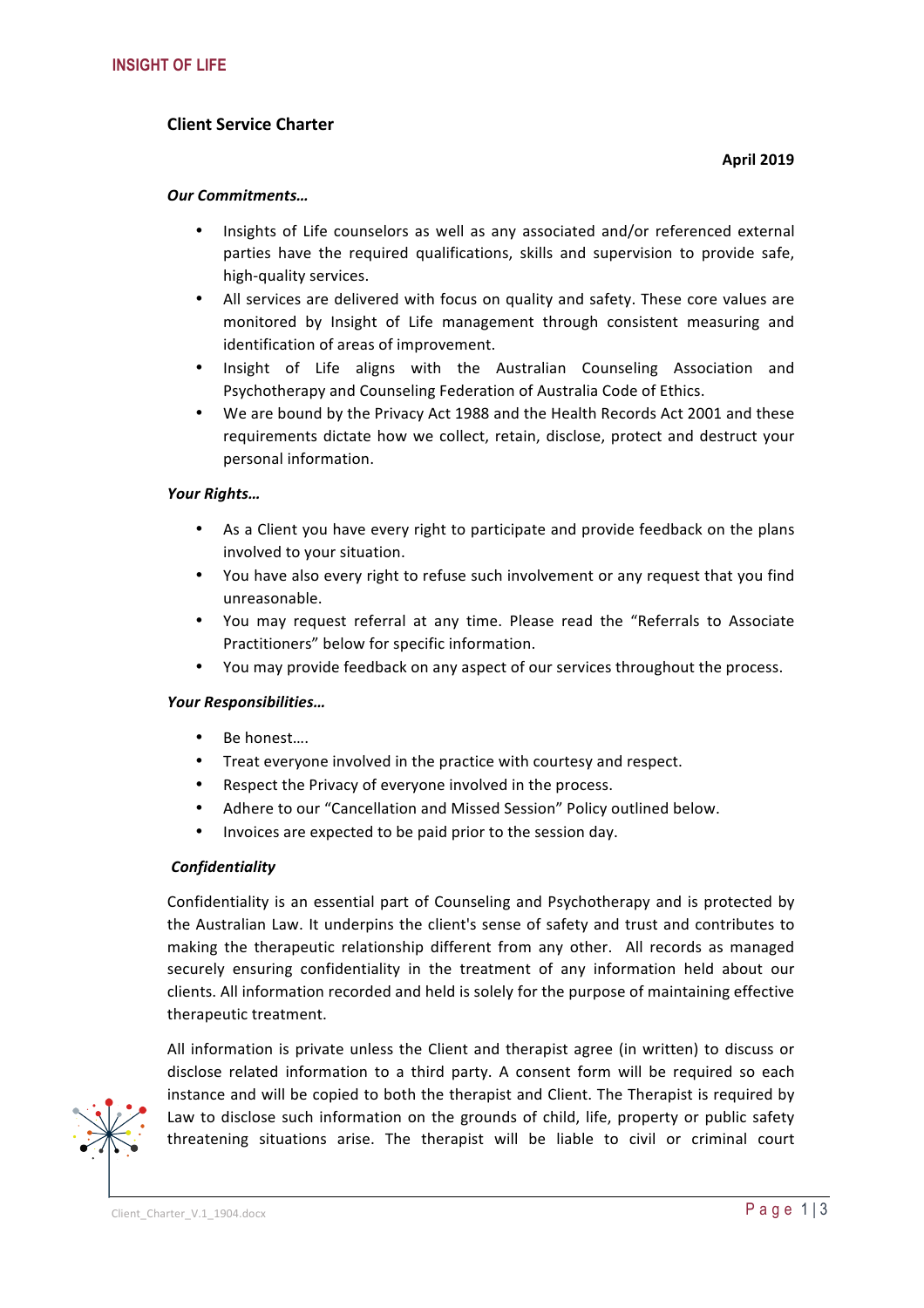proceedings if the information is not disclosed. If at all possible, this would be discussed beforehand.

#### *Data Collection*

We collect and hold the contact data from your initial assessment sheet, on paper, so that we can contact you.

We record information about what you tell us in our sessions depending on the protocol we are using. Often, I record only brief notes and these act as an 'aide memoire' so that we can review the course of your therapy as time progresses.

We record the number of sessions you have and the payments you make for business purposes. None of these records involve your full name or other details that can identify you personally.

We will discuss with you how you like to be contacted, and it is important that while you remain a Client you notify us if any of these details change.

#### *Data Storage*

Most session notes are held on paper and kept locked securely when not in use. Data held electronically is on a personal computer and stored locally in a password protected account. Phone contact detail is held on a password protected work phone. Data held on public Cloud services are bound to the aforementioned legislation and protected by enhanced security.

We record appointments on paper in a diary, and data about the number of sessions and the payments you make electronically. Your records are held for as long as required by Law for the purpose for which they were collected. Clients have the 'Right to be Forgotten' by submitting written request. It is then our duty to destroy related information within two months and provide you with written confirmation.

## *Anti-discrimination policy*

Insight of Life is committed to enforcing all anti-discrimination Acts to its Practice. We value difference and diversity and do not discriminate on the grounds of age, gender and gender identity, sexual preference or orientation, marital/partnership status, religion, race, colour, national origin, disability, heritage or political belief.

## *Cancellation and Missed Sessions*

If for any reason you are unable to attend your appointment please let us know as soon as possible. The required notice for cancellation is 24 hours. Where there is less notice of cancellation given or if you do not attend your appointment, you will be charged the full fee. With adequate advanced notice, where possible, you will be offered an alternative appointment. From our side, we will provide as much advance notice as possible in terms of Holidays or cancellation of appointments for any substantial reason outside our control.